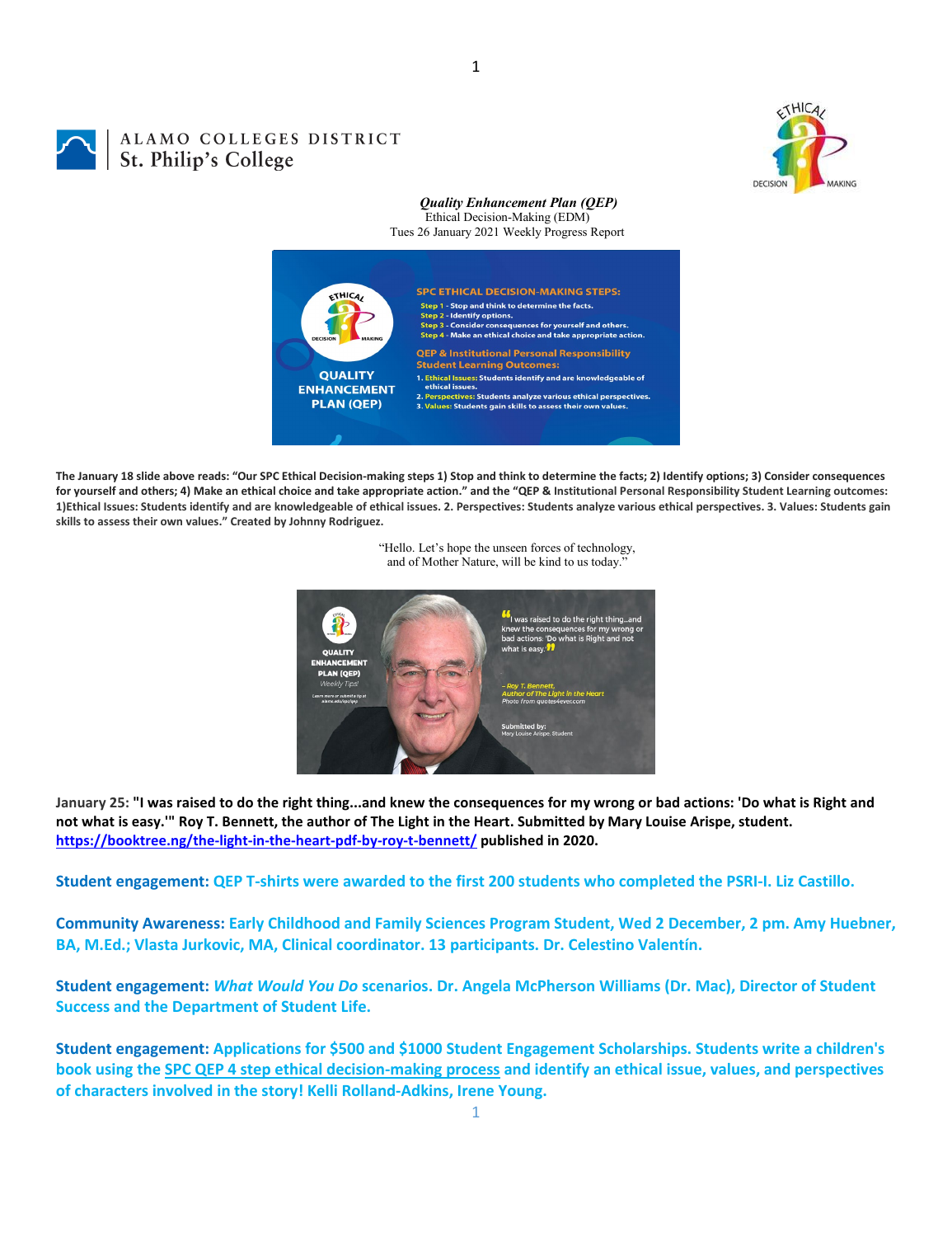## <https://www.alamo.edu/spc/admissions/pay-for-college/scholarships/seg/>

## **Professional Development Week Faculty and Staff Professional Development**

**All College Convocation case study: Saturday 9 January, 8:30 am. Andrew Hill, Charlie Langston, Dr. Marie Feldmeier. 607 participants.**

**"Join the QEP team to continue the QEP case study discussion:" Saturday 9 January, 1:15 pm. Andrew Hill, Charlie Langston, Dr. Feldmeier. 30 participants. David Kisel, Dr. Manzo.**

**QEP update for Arts & Sciences: Tuesday 12 January, 10 am. 125 participants. David Kisel, Dr. Manzo. QEP Training for all new full-time employees: Tuesday 12 January, 11:15 to noon. 21 Participants. Liz Castillo, David Kisel, Dr. Manzo.**

**QEP Canvas Learning Commons invitations: 300 (including over 100 Dual Credit) faculty members invited. Mary Bozeman, Brenda Clark, David Kisel.**

**Community Awareness: Early Childhood and Family Sciences Program Student Orientation: Wednesday 20 January, 6 pm. Amy Huebner, BA, M.Ed.; Vlasta Jurkovic, MA, Clinical coordinator. 28 participants. Anna Leyba Delgado, Dr. Manzo.**

**Community Awareness: Health Information Technology Student Orientation: Wednesday 20 January, 9:30 am. 35 participants. David Kisel.**

**Faculty and Staff Professional Development: Student Success Division, Friday 22 January, 8 am. Liz Castillo, David Kisel, Dr. Manzo. 89 participants. David Kisel, Dr. Manzo.**

**Faculty and Staff Professional Development: Meeting with James Madison University regarding Ethical Decisionmaking and their "Ethical Reasoning in Action" program. Monday 24 January, 12:30 pm. JMU: Bill Hawk; Keston Fulcher. SPC: Anna Leyba Delgado; Dr. Marie P. Feldmeier; David Kisel; Dr. Jude Thomas Manzo. <https://www.jmu.edu/ethicalreasoning/8-key-questions.shtml>**

**Upcoming Tasks, Events, and Initiatives**

**Assessment Calibration: Thursday 4 February.**

**Artifact/student assignment assessment: Friday 5 February. Dr. Melissa Guerrero, Shanna Bradford, faculty.**

**Faculty and Staff Professional Development: Health Sciences Division, Wednesday 10 February, 3:30 pm. Liz Castillo, David Kisel, Dr. Manzo.** 

**Community Awareness: Physical Therapist Assistant Advisory, Tuesday 16 March, 12 pm. Tunetha Parchem. Community Awareness: Early Childhood and Family Sciences Program Student Orientation (Flex 2): Wednesday 24 March, 6 pm. Amy Huebner, BA, M.Ed.; Vlasta Jurkovic, MA, Clinical coordinator.** 

**Community Awareness: Advisory meeting presentations**

**Assessments: Online QEP 1) constituent; and 2) event surveys created. Dr. Melissa Guerrero, Director of Institutional Research. 25 and 17 respondents.** <https://survey.alamo.edu/Survey.aspx?s=439c10d5fbe14e7cafe541f73aba507b>